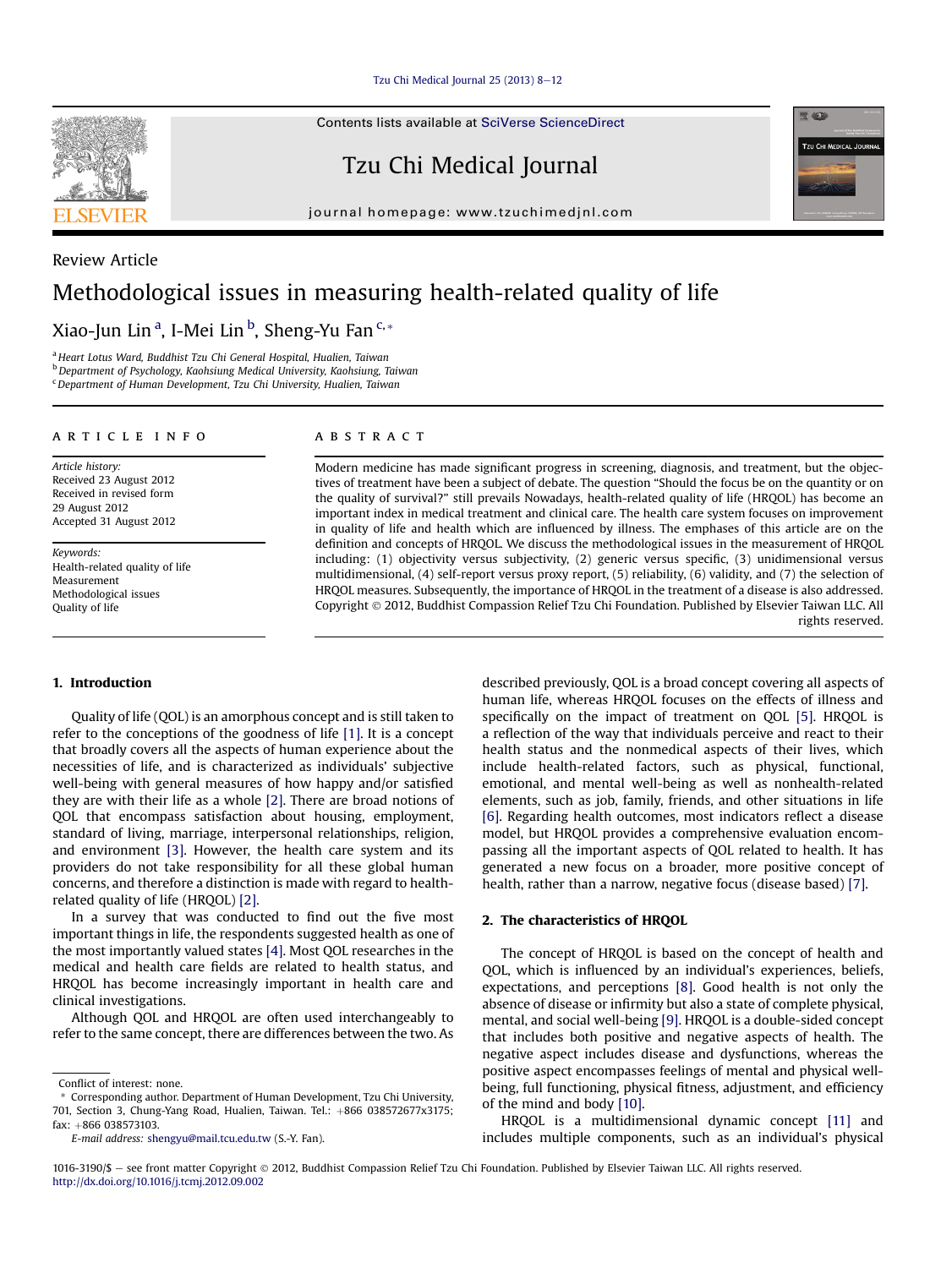health, psychological state, level of independence, and social relationships, and their relationships to the salient features of their environment [\[12\]](#page-3-0). These are health related to the extent they are influenced by illness, injury, and treatment [\[13\].](#page-3-0) In addition, it is a dynamic concept resulting from past experience, present circumstances, and expectations for the future [\[10\]](#page-3-0). Perception and achievement of HRQOL are not only dependent on an individual's physical condition but are also dependent on the preferences and priorities in life [\[14\].](#page-3-0) HRQOL can be recognized as a dynamic concept representing an individual's responses to the physical, mental, and social effects of illness which influence the extent to which personal satisfaction with life circumstances can be achieved, and which allows favorable comparison with others according to the selected criteria [\[15\]](#page-3-0). The dimensions of HRQOL encompass consequences for the daily lives of individuals, including health perceptions, functional status, symptoms, and their preferences and values [\[16\]](#page-3-0).

HRQOL is sometimes confused with health status or functional status [\[17\].](#page-3-0) Illness has a pervasive effect that seeps into all areas of life, but HRQOL does not depend on measuring physical health status alone [\[18\].](#page-3-0) In fact, HRQOL and health status are two distinct constructs. There is no concordance between patients' ratings of health status and global HRQOL. For example, in one study, 43% of patients with poor physical functioning actually rated their HRQOL as good [\[19\].](#page-3-0) Furthermore, patients' ratings of their health and global HRQOL seem to be influenced by different factors. While perceived health status was greatly affected by physical functioning, it is less affected by emotional well-being. However, global HRQOL was influenced more by emotional well-being than physical functioning [\[20\].](#page-3-0) HRQOL encompasses not only perceived health status but also broad aspects of life.

#### 3. The methodological issues in measuring HRQOL

Over the last three decades, the application of HRQOL measures to different diseases, conditions, and populations has increased. However, some criticism exists, for example, in the lack of conceptual clarity and measurement feasibility [\[21,22\]](#page-3-0). It is essential to define and operationalize HRQOL. The field of HRQOL assessment has become more sophisticated and methodologically rigorous [\[23\].](#page-3-0) Eiser and Morse (2001) reviewed HRQOL-relevant literature and provided performance characteristics for good measurement of HRQOL. The measurement should cover the full spectrum of behaviors that are thought to contribute to HRQOL (e.g., psychological, physical, social functioning), and include a generic core and disease-specific items. The usability of the instrument must be considered (e.g., the language, reading level, and burden to staff); it should be brief and easy to administer with proper reliability and validity for the groups of patients it is to be used [\[24\]](#page-3-0).

Fitzpatrick and colleagues (1998) have also developed the following criteria to assess the standard of HRQOL measures: reliability, validity, precision (measures can distinguish health and illness), responsiveness (measures can detect clinically important changes), acceptability (patients are willing to complete measures), and feasibility (the timing and cost of measures are reasonable) [\[25\].](#page-3-0) In the following section, important issues in measuring HRQOL are addressed, including: (1) objectivity versus subjectivity, (2) generic versus specific, (3) unidimensional versus multidimensional, (4) self-report versus proxy report, (5) reliability, (6) validity, and (7) the criteria for selecting HRQOL.

# 3.1. Objectivity versus subjectivity

HRQOL includes both subjective and objective components  $[8,26-28]$  $[8,26-28]$  $[8,26-28]$ . Assessment of objective functioning and subjective well-being involves different definitions and methodologies [\[28\].](#page-3-0) Subjective well-being has multiple facets, which depend on reactions in multiple physiological and psychological systems [\[29\].](#page-3-0) Subjective assessment includes the individual's perception or appraisal of HRQOL, such as emotional levels, satisfaction of life, and well-being [\[8,30\]](#page-3-0). Objective functioning is important in defining an individual's degree of health or ability, and an individual's subjective perceptions translate objective functioning into the HRQOL experienced [\[8\]](#page-3-0). In contrast, objective assessment focuses on what the individual can do, such as walking or self-care ability, and symptoms, such as pain, fatigue, or weakness.

A combination of HRQOL assessment and objective clinical indicators has become popular in evaluating the effectiveness and appropriateness of medical treatment and health-service methods [\[31\]](#page-3-0). HRQOL instruments can be used to assess the ripple effects of disease and symptoms on all aspects of life, and not just on a narrowly focused measure of target symptoms [\[23\].](#page-3-0) HRQOL assessment can incorporate these two characteristics.

# 3.1.1. Generic versus specific measures

A generic measure is referred to as a broad outcome indicator including physical, mental, and social health; a specific measure is used to assess only disease- or condition-related attributes [\[10\].](#page-3-0) Generic instruments are heath profiles and utility measures [\[18\]](#page-3-0). In general, generic HRQOL measures should contain the dimensions of physical, emotional, and social functioning, as well as global perceptions of health and well-being [\[32\]](#page-3-0). Generic measures can be used to compare different types and severities of disease, treatments, or interventions, and their variations across demographic and cultural subgroups [\[18\]](#page-3-0).

Unlike generic measures, a specific measure focuses on a special area of primary interest, where the instrument may be specific to the disease (e.g., cancer or heart disease), to a population of patients (e.g., children or elderly), to a certain function (e.g., sleeping or eating), or to a problem (e.g., pain) [\[18\]](#page-3-0). Disease-specific measures are used to assess a specific population or disease, with the goal of measuring responsiveness or clinically important changes [\[13,33\].](#page-3-0) Selection of different measures depends on the research objectives, patients' characteristics, and applications of measures in clinical research, practice, or policy analysis [\[13\]](#page-3-0). It is recommended that generic measures need to be supplemented with disease-specific measures to address clinically important positive and negative changes [\[18,33\]](#page-3-0).

#### 3.1.2. Unidimensional versus multidimensional measures

The results of HRQOL measures can be reported either as a single composite score or as a profile score [\[6\].](#page-3-0) Unidimensional measures use a single global question to present the overall HRQOL status [\[23\]](#page-3-0). The single item asks patients to evaluate their overall QOL status. For example, the European Organization for Research and Treatment of Cancer Quality of Life Questionnaire (EORTC QLQ-C30) has one item which asks "How would you rate your overall quality of life during the past week?" [\[34\]](#page-3-0) and the Functional Assessment of Cancer Therapy-Generic (FACT-G) has one item which states "I am content with the quality of my life right now" [\[35\].](#page-3-0)

However, HRQOL is inherently multidimensional [\[28\].](#page-3-0) A domain or dimension refers to the area of behaviors or experience that researchers or physicians are trying to measure [\[18\].](#page-3-0) A majority of HRQOL instruments separately measure each domain by asking specific questions pertaining to its most important components [\[8\].](#page-3-0) There are several major HRQOL measures with international versions and norms that focus not only on overall HRQOL but also on specific domains. Examples of such measures are the EORTC QLQ-C30 [\[34,36\],](#page-3-0) FACT-G [\[35\]](#page-3-0), Short Form-36, [\[37,38\],](#page-4-0) and World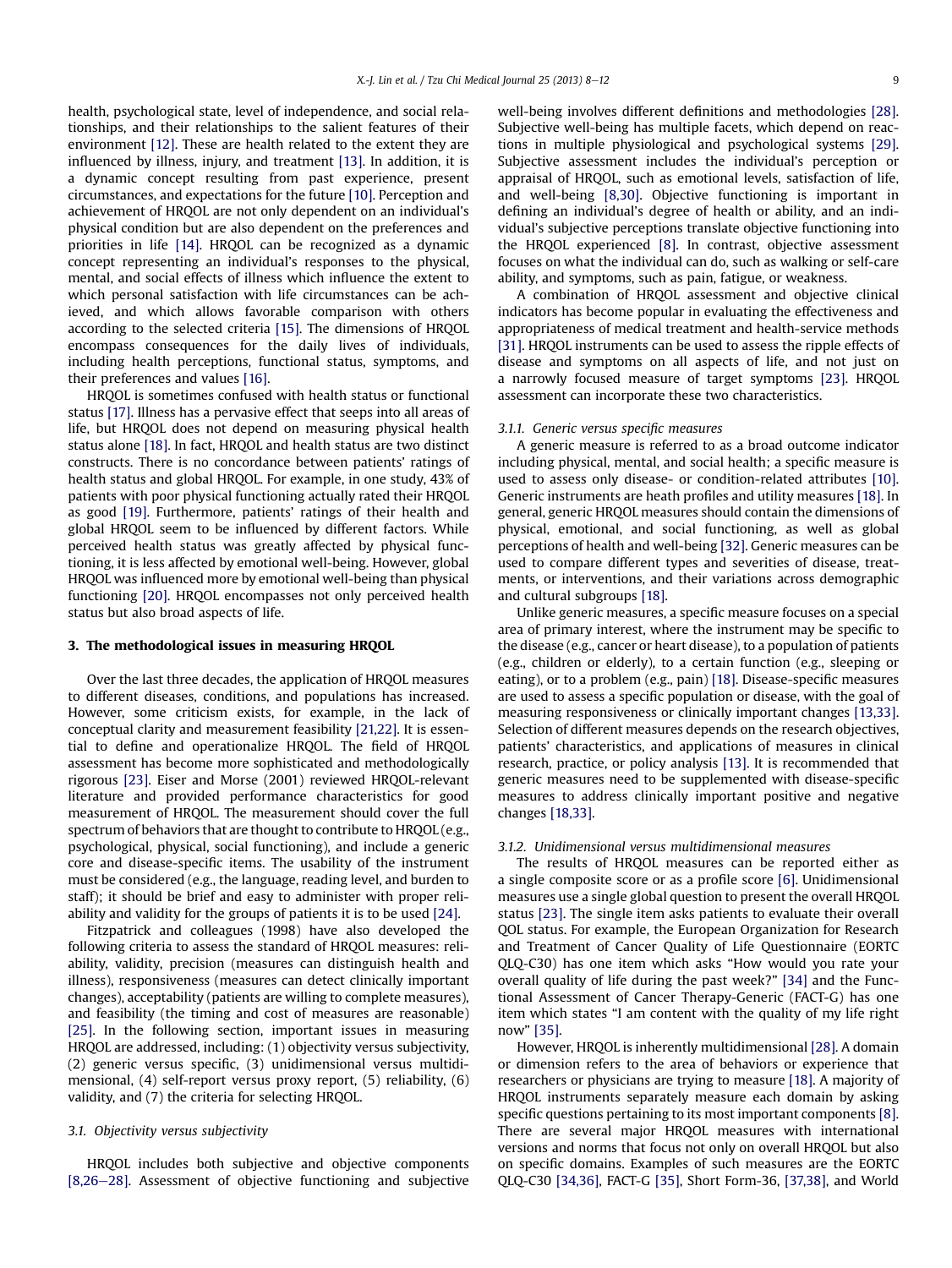Health Organization Quality of Life Assessment [\[39,40\]](#page-4-0) (Table 1). These results can provide a health profile that measures various aspects of health status, for example, physical, psychological, and social functioning [\[6,8,41\].](#page-3-0)

# 3.1.3. Self-report versus proxy report

The question arises about who should assess HRQOL. Sometimes researchers and physicians obtain HRQOL ratings from proxies instead of patients, because of the patients' physical conditions and limited time availability. For example, patients with terminal illness may be too weak to complete the instrument and children may be too young to understand the meaning of the items mentioned on the report. Therefore, views from caregivers or relatives are useful in understanding the HRQOL of such patients. However, the debate here is whether a proxy's rating can accurately represent a patient's HRQOL.

In one study, the Sickness Impact Profile was used to assess terminally ill patients (who still could complete the questionnaire) and the views of close relatives. The results of this study showed that only moderate correlation ( $r = 0.55$ ) exists between the two ratings [\[42\]](#page-4-0). Therefore, it can be concluded that the relation between self- and proxy reports varies depending on the domains of measurement and the relationships between the proxy and patient [\[18\]](#page-3-0). One study found a high correlation in physical functioning between self- and proxy reports, but it did not find any significant correlation in psychosocial aspects [\[43\]](#page-4-0). In general, it is recommended that HRQOL ratings be obtained directly from patients, and researchers and physicians should limit inferences based on ratings provided by proxies or caregivers [\[5,18\].](#page-3-0)

# 3.1.4. Reliability

Reliability refers to the stability and equivalence of repeated measures of the same concept [\[2\]](#page-3-0). A reliable questionnaire means it is accurate over time [\[44\]](#page-4-0). Generally, the various types of reliability for HRQOL measures are internal consistency, test-retest reliability, and inter-rater reliability [\[24\].](#page-3-0)

Internal consistency refers to the homogeneity of items, that is, the extent to which the items of a domain or scale measure the same concept or construct. Cronbach  $\alpha$  is the most widely used statistical test to assess internal consistency [\[45\]](#page-4-0). Test-retest reliability refers to the stability of the measure over time, where two sets of scores that are administered on different occasions are positively correlated [\[44\]](#page-4-0). Inter-rater reliability refers to the consistency of measures between different raters, which is normally assessed using the  $\kappa$  statistic [\[46\]](#page-4-0). The minimum level of reliability depends on the type of analysis. In general, reliabilities in the  $0.50-0.70$  range are acceptable for making comparisons between groups [\[47\]](#page-4-0).

#### 3.1.5. Validity

Validity is the extent to which a test measures the construct it purports to measure [\[48\];](#page-4-0) for example, the HRQOL questionnaires should measure the status of HRQOL rather than some other criterion [\[24\]](#page-3-0). The various types of validity are content validity, criterion validity, and construct validity. Content validity refers to judgments about the extent to which the content of the measure logically includes a complete assessment of the characteristics or domains it is intended to measure [\[24\]](#page-3-0). Criterion validity is the extent to which a score corresponds to an accurate measure or a gold-standard measure. Construct validity refers to the extent to which a measure is a good representation of the construct. Convergent validity and discriminant validity are the two types of construct validity. In addition, factor analysis, confirmatory factor analysis, and multitrait-multimethod modeling are methods used for establishing construct validity [\[49\].](#page-4-0)

#### 3.1.6. Selection of HRQOL measures

Although many different instruments for measuring HRQOL are available, there is no best tool in an absolute sense, and there are only tools best suited to a particular condition [\[11\].](#page-3-0) The criteria for selecting and judging the appropriateness of measures include the following: (1) appropriateness: match of a measure to the specific purpose and questions of research; (2) reliability; (3) validity; (4) responsiveness: sensitivity to changes in important aspects; (5) precision: the number and accuracy of the distinction made by the measure; (6) *interpretability*; the meaning of scores; (7) *accept*ability: how acceptable is the completion of a measure for respondents; and (8) feasibility: the extension of effort, burden, and

#### Table 1

|                             | EORTC QLQ-C30                                                                                                                                                                                                                                         | FACT-G                                                                                                                                                                                                                                                                                                                     | $SF-36$                                                                                                                                                                                                                                                                                       | <b>WHOOOL</b>                                                                                                                                                                                                                                                               |
|-----------------------------|-------------------------------------------------------------------------------------------------------------------------------------------------------------------------------------------------------------------------------------------------------|----------------------------------------------------------------------------------------------------------------------------------------------------------------------------------------------------------------------------------------------------------------------------------------------------------------------------|-----------------------------------------------------------------------------------------------------------------------------------------------------------------------------------------------------------------------------------------------------------------------------------------------|-----------------------------------------------------------------------------------------------------------------------------------------------------------------------------------------------------------------------------------------------------------------------------|
| Number of items<br>Domains  | 30<br>Five functional scales: physical,<br>role, social, emotional, and<br>cognitive<br>Symptoms: pain, fatigue,<br>nausea/ vomiting, dyspnea,<br>insomnia, appetite loss,<br>constipation, diarrhea<br>Financial impact<br>Global OOL/general health | 27<br>Physical well-being<br>Emotional well-being<br>Functional well-being<br>Social and family well-being                                                                                                                                                                                                                 | 36<br>Physical health:<br>Physical functioning<br>Role limitation (physical)<br>Bodily pain<br>General health<br>Mental health:<br>Role limitation (emotional)<br>Vitality<br>Mental health<br>Social functioning                                                                             | 100<br>Physical domain<br>Psychological domain<br>Social domain<br>Environmental domain                                                                                                                                                                                     |
| Reliability and<br>validity | Cronbach $\alpha = 0.54 - 0.86$ .<br>Construct validity (interscale<br>correlations) and discriminant<br>validities (between different<br>diseases, performance status,<br>and health status) were<br>assessed.                                       | Test-retest reliabilities $= 0.72$<br>$-0.92.$<br>Criterion-related validity<br>(correlation with SF-36 and<br>ECOG performance status),<br>convergent and divergent<br>validity (mood, interpersonal<br>support, and social desirability),<br>and discriminant validity<br>(different treatment groups)<br>were assessed. | Most reliabilities of all subscale<br>$>0.8$ .<br>Content validity, construct<br>validity (principal component<br>factor analysis),<br>and discriminant validity<br>(groups with different physical/<br>mental health status and<br>severity) were assessed.<br>Short form: SF-12 (12 items). | Cronbach $\alpha = 0.73 - 0.85$ : Test<br>$-$ retest reliabilities = 0.66<br>$-0.87.$<br>Discriminant validity (healthy<br>and unhealthy individuals) and<br>construct validity (confirmatory<br>factor analysis) were assessed.<br>Short form: WHOQOL-BREF (28)<br>items). |

EORTC QLQ-C30 = European Organization for Research and Treatment of Cancer Quality of Life Questionnaire; FACT-G = Functional Assessment of Cancer Therapy-Generic;  $HRQOL = health-related quality of life; SF-36 = Short Form-36; WHOQOL = World Health Organization Quality of Life Assessment.$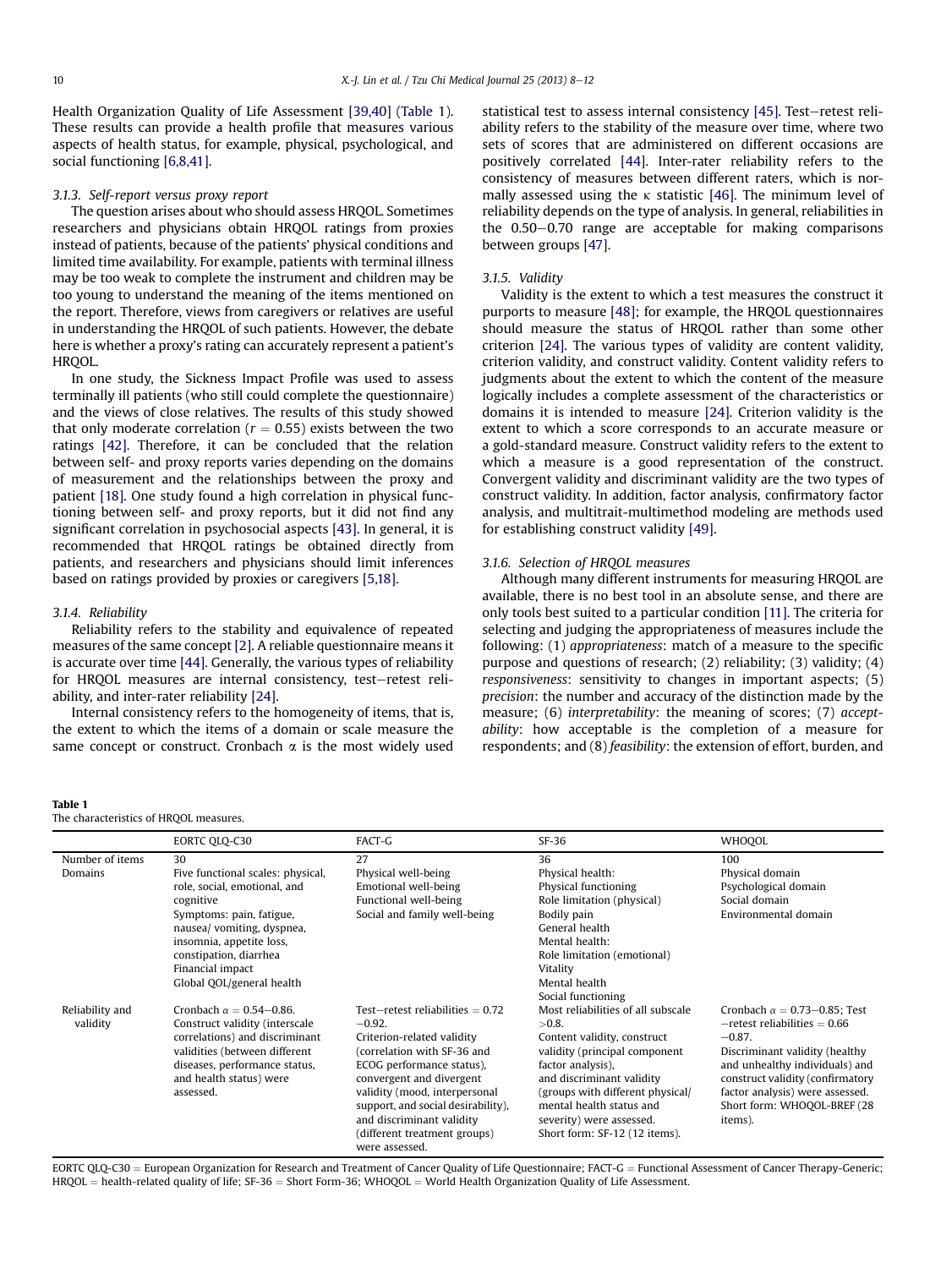<span id="page-3-0"></span>disruption to staff arising from using a measure [25]. Three possible methods can be used to improve HRQOL measures, namely, using global ratings, allowing supplemental items, and rating severity and importance [6].

#### 4. The importance of HRQOL

HRQOL measures can be used to evaluate different methods of symptom management [\[50\]](#page-4-0) and the effects of treatments [\[51\]](#page-4-0) by incorporating physical indices such as survival rates, response rates, and mortality rates. There are three reasons why researchers and physicians should focus on HRQOL. First, HRQOL is useful in understanding the patient's point of view about the disease and the treatment methods applied. Second, there is value in understanding the "normal" process of adjustment to disease and treatment, and by implication, what is abnormal and when intervention is necessary. Third, HRQOL is an important consideration when comparing different treatments methods and evaluating interventions [11,52].

HRQOL measures can be one of several end points in clinical trials to help decide on the optimal treatment for patients and families [\[53](#page-4-0)-[56\].](#page-4-0) HRQOL measures can help to clarify the trade-offs between treatments and interventions with major benefits and health-related outcome costs [5]. In particular, if the primary goal of treatment is to improve the way patients are feeling, it is imperative to measure HRQOL directly and use the results in clinical decisionmaking [5]. More importantly, HRQOL assessment is changing the medical paradigm from a disease-centered approach to a patientcentered approach [\[51\],](#page-4-0) as well as addressing positive elements of life [29].

Effective and efficient methods of assessment, such as short forms or screening tools, can be developed and used in clinical care [\[57\].](#page-4-0) In addition, the integration of survival time and HRQOL into quality-adjusted life years can be useful for making clinical decisions about a specific treatment method and evaluation of health care service [\[58\].](#page-4-0)

# 5. Conclusion

In summary, HRQOL has become an important end point in medical care and clinical trials [5,55]. It coordinates both objective functioning and subjective evaluations about an individual's health. Directly assessing a patient's experience with disease and treatment is also important for the comprehensive understanding of health status. Health care providers and researchers should provide conceptual and operational definitions of HRQOL, as well as specific domains of measurement [6,20]. Moreover, measures of HRQOL should consider the individual's social and material contexts [21].

HRQOL is an integrative index which combines objective functioning and subjective well-being, and may be presented in a health profile or a multidimensional format. The HRQOL rating should be assessed by patients directly. Individuals may simultaneously evaluate all dimensions to formulate the overall judgment; therefore, in the context of chronic disease, HRQOL is the appraisal outcome based on psychological functioning and to a lesser degree on physical functioning [20]. It can be considered as a representation of health outcomes instead of providing information on the pathology or the underlying disease state [\[59\]](#page-4-0). Measures of health outcomes should incorporate physical indices and the individual's perspectives as a outcome of adjustment.

#### References

[1] Zautra A, Goodhart D. Quality of life indicators: a review of the literature. Community Ment Health Rev 1979;4:3-10.

- [2] Patrick DL, Erickson P. Assessing health-related quality of life for clinical decision-making. In: Walker SR, Rosser RM, editors. Quality of life assessment. Key issues in the 1990s. London: Kluwer Academic Publishers: 1993. p. 11–63.
- [3] Campbell A, Converse PE, Rogers WL. The quality of American life. New York: Russell Sage Foundation; 1976.
- [4] Bowling A. What things are important in people's lives? A survey of the public's judgements to inform scales of health related quality of life. Soc Sci Med 1995:41:1447-62.
- [5] Guyatt GH, Ferrans CE, Halyard MY, Revicki DA, Symonds TL, Varricchio CG, et al. Exploration of the value of health-related quality-of-life information from clinical research and into clinical practice. Mayo Clin Proc 2007:82:1229-39.
- [6] Gill TM, Feinstein AR. A critical appraisal of the quality of quality-of-life measurements. JAMA  $1994:272:619-26$ .
- [7] Seedhouse D. Health: the foundations of achievement. Chichester: John Wiley; 1986.
- [8] Testa MA, Simonson DC. Assesment of quality-of-life outcomes. N Engl J Med  $1996:334:835 - 40$
- [9] WHO. Preamble to the Constitution of the World Health Organization as adopted by the International Health Conference, New York, 19-22 June, 1946; signed on 22 July 1946 by the representatives of 61 States (Official Records of the World Health Organization, no. 2, p. 100) and entered into force on 7 April 1948.
- [10] Bowling A. Health-related quality of life: conceptual meaning, use and measurement. In: Bowling A, editor. Measuring disease: a review of diseasespecific quality of life measurement scale. 2nd ed. Buckingham: Open University Press; 2001. p.  $1-22$ .
- [11] Sajid MS, Tonsi A, Baig MK. Health-related quality of life measurement. Int J Health Care Qual Assur 2008;21:365-73
- [12] WHO. The World Health Organization Quality of Life Assessment. Field Trial Version for Adults. Administration Manual. Paper presented at WHO1995, Geneva.
- [13] Patrick DL, Deyo RA. Generic and disease-specific measures in assessing health status and quality of life. Med Care 1989;27(3 Suppl.):S217-32.
- [14] Edlund M, Tancredi LR. Quality of life: an ideological critique. Perspect Biol Med 1985;28:591-607.
- [15] Holmes S, Dickerson J. The quality of life: design and evaluation of a selfassessment instrument for use with cancer patients. Int J Nurs Stud 1987;  $24.15 - 24$
- [16] Clancy CM, Eisenberg JM. Outcomes research: measuring the end results of health care. Science  $1998:282:245-6$ .
- [17] Farquhar M. Definitions of quality of life: a taxonomy. J Adv Nurs 1995;22:  $502 - 8$
- [18] Guyatt GH, Feeny DH, Patrick DL. Measuring health-related quality of life. Ann Intern Med 1993;118:622-9.
- [19] Covinsky KE, Wu AW, Landefeld CS, Connors Jr AF, Phillips RS, Tsevat J, et al. Health status versus quality of life in older patients: does the distinction matter? Am J Med 1999;106:435-40.
- [20] Smith KW, Avis NE, Assmann SF. Distinguishing between quality of life and health status in quality of life research: a meta-analysis. Qual Life Res 1999;8:  $447 - 59$
- [21] Hunt SM. The problem of quality of life. Qual Life Res  $1997;6:205-12$ .
- [22] Rogerson RJ. Environmental and health-related quality of life: conceptual and methodological similarities. Soc Sci Med 1995;41:1373-82.
- [23] Ferrans CE. Differences in what quality-of-life instruments measure. J Natl Cancer Inst Monogr 2007;37:22-6.
- [24] Eiser C, Morse R. Quality-of-life measures in chronic diseases of childhood. Health Technol Assess 2001:5:1-157.
- [25] Fitzpatrick R, Davey C, Buxton MJ, Jones DR. Evaluating patient-based outcome measures for use in clinical trials. Health Technol Assess 1998;2:  $1 - 74.$
- [26] Felce D, Perry J. Quality of life: its definition and measurement. Res Dev Disabil 1995:16:51-74
- [27] Meeberg GA. Quality of life: a concept analysis. J Adv Nurs 1993;18:32-8.
- [28] Muldoon MF, Barger SD, Flory JD, Manuck SB. What are quality of life measurements measuring? BMJ 1998;316:542-5.
- [29] Diener E, Suh M, Lucas E, Smith H. Subjective well-being: three decades of progress. Psychol Bull  $1999;125:276-302$ .
- [30] Eiser C. Quality of life. In: Eiser C, editor. London: Lawrence Erlbaum Associates; 2004. p. 245-74.
- [31] Enthoven AC. In pursuit of an improving National Health Service. Health Aff (Millwood) 2000;19:102-19.
- [32] Anderson RT, Aaronson NK, Wilkin D. Critical review of the international assessments of health-related quality of life. Qual Life Res 1993;2:369-95.
- [33] Guyatt GH, Bombardier C, Tugwell PX. Measuring disease-specific quality of life in clinical trials. CMAJ  $1986;134:889-95$ .
- [34] Aaronson NK, Ahmedzai S, Bergman B, Bullinger M, Cull A, Duez NJ, et al. The European Organization for Research and Treatment of Cancer QLQ-C30: a quality-of-life instrument for use in international clinical trials in oncology. J Natl Cancer Inst 1993;85:365-76.
- [35] Cella DF, Tulsky DS, Gray G, Sarafian B, Linn E, Bonomi Aet al. The Functional assessment of cancer therapy scale: development and validation of the general measure. J Clin Oncol 1993;11:570-579.
- [36] Hjermstad MJ, Fayers PM, Bjordal K, Kaasa S, Using reference data on quality of life—the importance of adjusting for age and gender, exemplified by the EORTC QLQ-C30  $(+3)$ . Eur J Cancer 1998;34:1381-9.